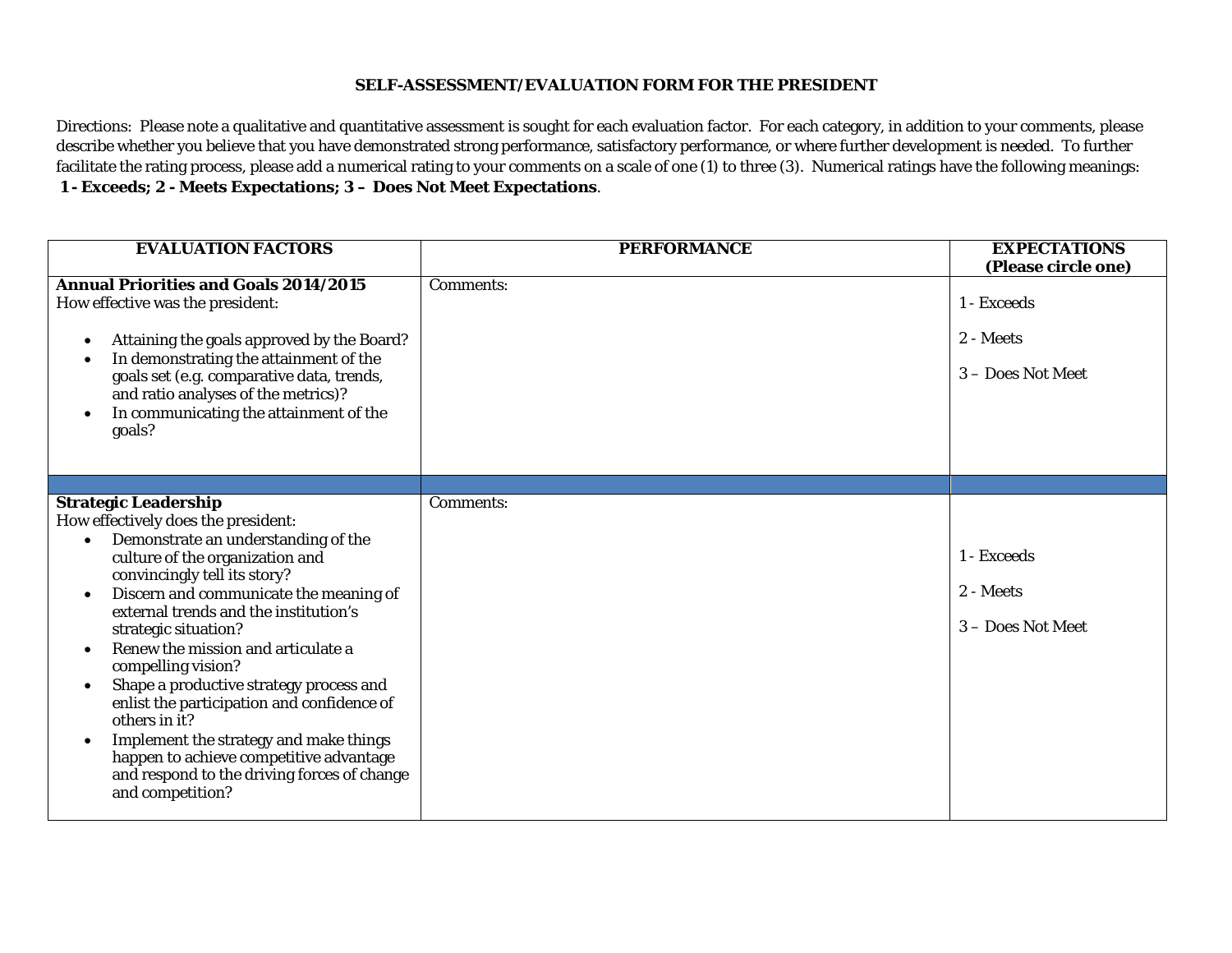| <b>EVALUATION FACTORS</b>                                                                                                                                                                                                                                                                                                                                                                                                                                                                                                                                                                                                                                                                                                                                                                                                                                                                                                                         | <b>PERFORMANCE</b> | <b>EXPECTATIONS</b><br>(Please circle one)    |
|---------------------------------------------------------------------------------------------------------------------------------------------------------------------------------------------------------------------------------------------------------------------------------------------------------------------------------------------------------------------------------------------------------------------------------------------------------------------------------------------------------------------------------------------------------------------------------------------------------------------------------------------------------------------------------------------------------------------------------------------------------------------------------------------------------------------------------------------------------------------------------------------------------------------------------------------------|--------------------|-----------------------------------------------|
| <b>Educational Leadership</b><br>How effectively does the president:<br>Propose educational directions and<br>$\bullet$<br>priorities that motivate others?<br>Assure academic quality by expecting the<br>$\bullet$<br>use of evidence to improve performance?<br>Mobilize resources to support educational<br>$\bullet$<br>programs?<br>Encourage and enable educational and<br>$\bullet$<br>curricular change and innovation?<br>Understand and participate in academic<br>$\bullet$<br>governance and collaborative decision-<br>making?<br>Attract and retain strong faculty?                                                                                                                                                                                                                                                                                                                                                                | Comments:          | 1 - Exceeds<br>2 - Meets<br>3 - Does Not Meet |
|                                                                                                                                                                                                                                                                                                                                                                                                                                                                                                                                                                                                                                                                                                                                                                                                                                                                                                                                                   |                    |                                               |
| <b>Organizational Management</b><br>How effectively does the president:<br>Manage - analyze, organize, plan, direct,<br>$\bullet$<br>evaluate, renew - basic institutional<br>processes and resources (finances,<br>technology, human resources, facilities,<br>services, etc.)?<br>Create a sense of urgency and drive results<br>$\bullet$<br>in key performance areas such as<br>admissions, enrollment, retention, student<br>learning, fund raising, research, service,<br>finances and facilities?<br>Set high standards and hold people<br>٠<br>responsible for results?<br>Make clear and timely decisions?<br>$\bullet$<br>Make tough decisions?<br>Use analytical and creative thinking to<br>٠<br>solve problems?<br>Plan for and manager crises?<br>Attract, retain and develop talented<br>$\bullet$<br>personnel?<br>Build a leadership team and empower and<br>$\bullet$<br>motivate them to achieve beyond their<br>expectations? | Comments:          | 1 - Exceeds<br>2 - Meets<br>3 - Does Not Meet |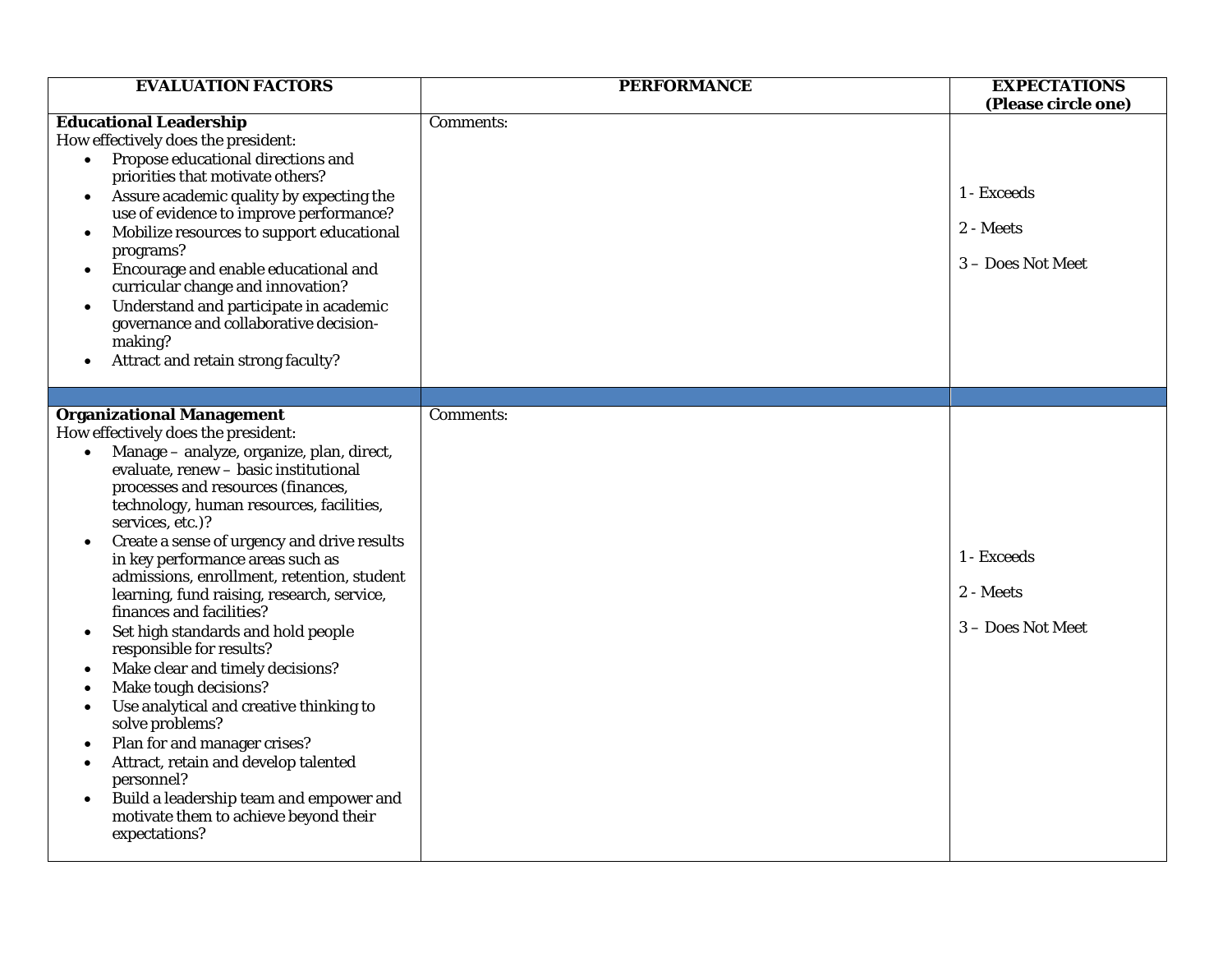| <b>EVALUATION FACTORS</b>                                                                                                                                                                                                                                                                                                                                                                                                                                                                                                                                                                                                  | <b>PERFORMANCE</b> | <b>EXPECTATIONS</b><br>(Please circle one)    |
|----------------------------------------------------------------------------------------------------------------------------------------------------------------------------------------------------------------------------------------------------------------------------------------------------------------------------------------------------------------------------------------------------------------------------------------------------------------------------------------------------------------------------------------------------------------------------------------------------------------------------|--------------------|-----------------------------------------------|
| <b>Financial Management</b><br>How effectively does the president:<br>Understand and manage the organization's<br>financial dynamics, metrics and processes<br>(budgeting, costs, revenues, overhead,<br>balances, and investments) and<br>communicate financial realities to<br>stakeholders?<br>Manage resources efficiently and build<br>$\bullet$<br>long-term financial equilibrium (create<br>operating balances, add revenues at a faster<br>rate than expenses, provide for<br>depreciation, and increase the purchasing<br>power of the endowment)?<br>Inform and engage the board<br>$\bullet$<br>appropriately? | Comments:          | 1 - Exceeds<br>2 - Meets<br>3 - Does Not Meet |
| <b>Fund Raising</b><br>How effectively does the president:<br>Lead and engage others in the fund-raising<br>$\bullet$<br>program?<br>Build relationships with major donors?<br>$\bullet$<br>Obtain gifts and grants relative to full<br>$\bullet$<br>potential from individuals, alumni,<br>corporations and foundations?<br>Provide stewardship for gifts that have<br>$\bullet$<br>been received?<br>Inform and engage the board<br>appropriately?                                                                                                                                                                       | Comments:          | 1 - Exceeds<br>2 - Meets<br>3 - Does Not Meet |
| <b>External Relations</b><br>How effectively does the president:<br>Build credibility and influence with<br>$\bullet$<br>external constituencies?<br>Serve the community?<br>$\bullet$<br>Provide leadership to local, regional and<br>national higher education?<br>Increase the visibility and reputation of the<br>٠<br>institution?<br>Relate to alumni and gain their support?<br>$\bullet$<br>Build credibility and influence with the<br>$\bullet$<br>media?<br>Influence legislators and public officials?<br>$\bullet$                                                                                            | Comments:          | 1 - Exceeds<br>2 - Meets<br>3 - Does Not Meet |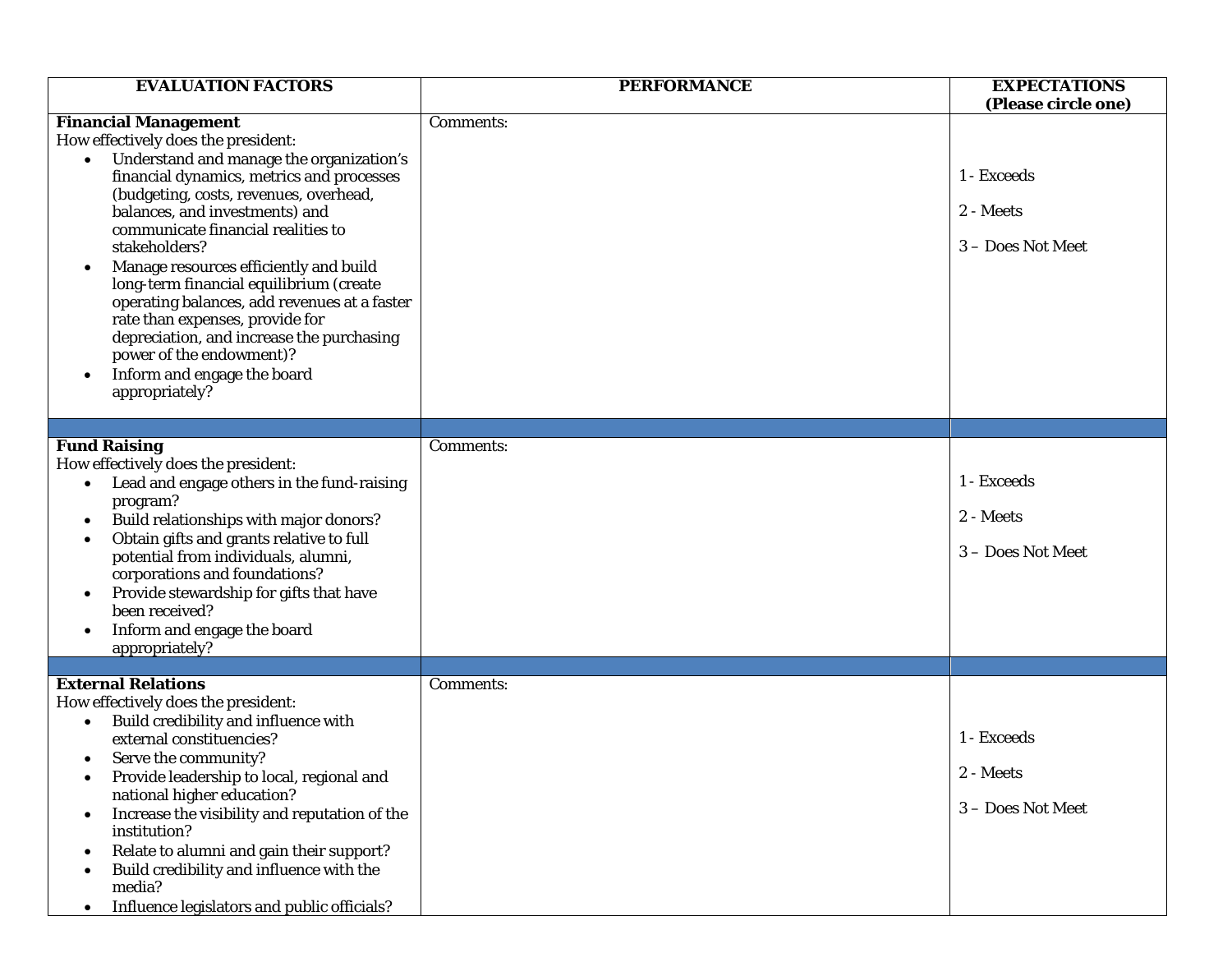| <b>Internal Relations</b>                                                                                                                                                                                                                                                                                                                                                                                                                                                                                                                                                                                                                                                                                                                                                                 | Comments: |                                               |
|-------------------------------------------------------------------------------------------------------------------------------------------------------------------------------------------------------------------------------------------------------------------------------------------------------------------------------------------------------------------------------------------------------------------------------------------------------------------------------------------------------------------------------------------------------------------------------------------------------------------------------------------------------------------------------------------------------------------------------------------------------------------------------------------|-----------|-----------------------------------------------|
| How effectively does the president:<br>Develop a climate and programs that<br>enhance diversity?<br>Interact with students and demonstrate<br>$\bullet$<br>commitment to their welfare?<br>Work with the faculty to develop initiatives<br>٠<br>to advance their work and professional<br>well-being?<br>Work with the staff to create opportunities<br>$\bullet$<br>and resources to recognize their service and<br>enhance their development?                                                                                                                                                                                                                                                                                                                                           |           | 1 - Exceeds<br>2 - Meets<br>3 – Does Not Meet |
|                                                                                                                                                                                                                                                                                                                                                                                                                                                                                                                                                                                                                                                                                                                                                                                           |           |                                               |
| <b>Board and Governance Relations</b>                                                                                                                                                                                                                                                                                                                                                                                                                                                                                                                                                                                                                                                                                                                                                     | Comments: |                                               |
| How effectively does the president:<br>Build the relationship with the board?<br>$\bullet$<br>Gain support from the board, especially on<br>$\bullet$<br>controversial issues?<br>Involve and call on the board to facilitate<br>relationships for the president, especially in<br>fund-raising and community relations?<br>Develop a good working understanding of<br>$\bullet$<br>the board's, the administration's and the<br>faculty's respective roles in decision<br>making?<br>Involve the board in strategy in productive<br>and appropriate ways?<br>Focus the board's attention on issues<br>related to the president's professional<br>development and personal welfare?<br>Focus the board's attention on decision<br>making and governance systems that need<br>improvement? |           | 1 - Exceeds<br>2 - Meets<br>3 - Does Not Meet |